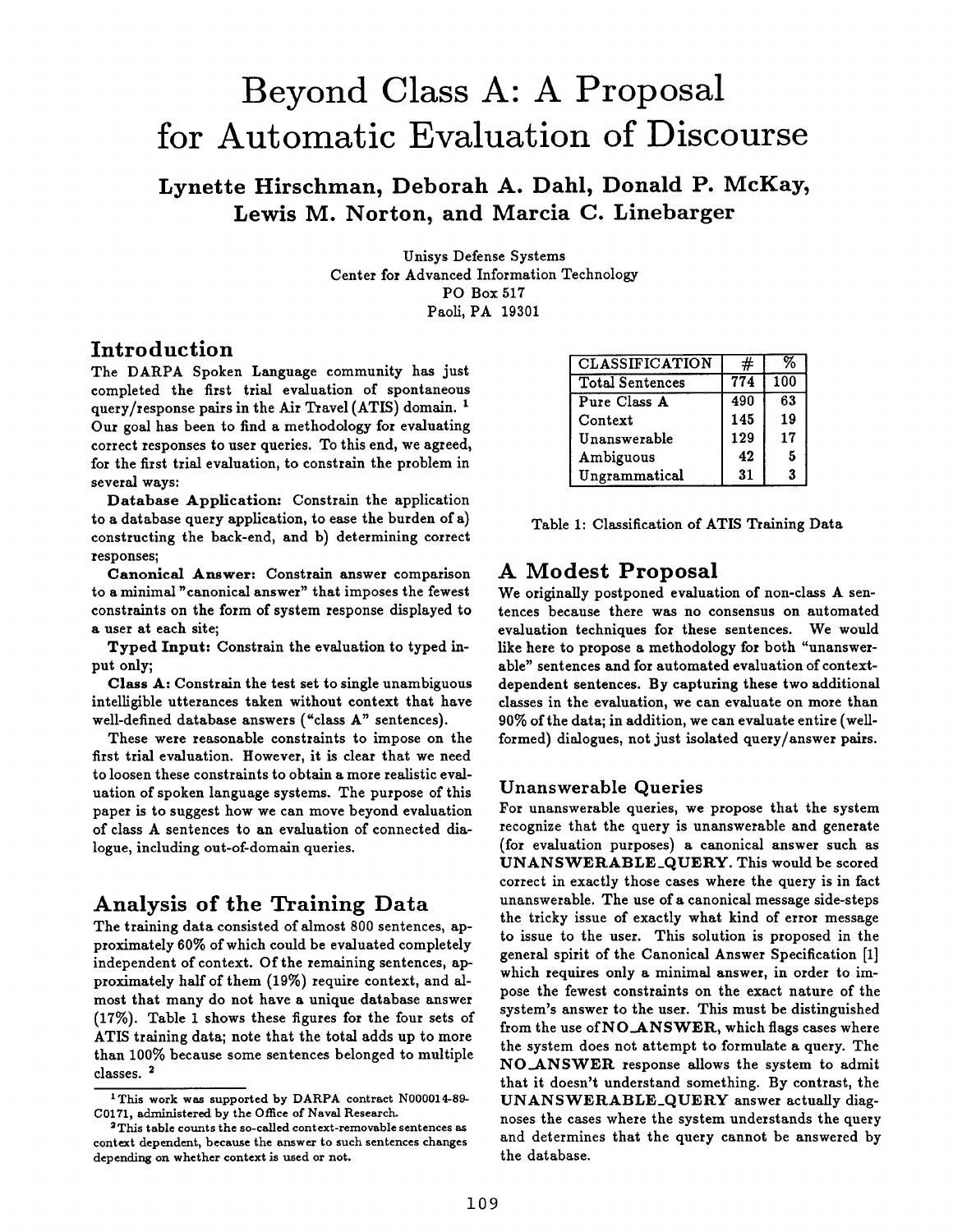| FLT CODE FLT DAY FRM TO DEPT ARRV AL FLT# CLASSES EQP MEAL STOP DC DURA                                                                                                                           |  |  |  |  |  |  |
|---------------------------------------------------------------------------------------------------------------------------------------------------------------------------------------------------|--|--|--|--|--|--|
| 102122 1234567 ATL DEN 840 955 DL 445 FYBMQ 757 B 0 N 195<br>102123 1234567 ATL DEN 934 1054 EA 821 FYHQK 72S B 0 N 200<br>$\cdots$                                                               |  |  |  |  |  |  |
| ###Q2 Utterance: Okay, now I would like to find flights going on to San Francisco on Monday<br>the 9th of July.                                                                                   |  |  |  |  |  |  |
| *** Q2 needs info from Q1: Leaving from Denver.                                                                                                                                                   |  |  |  |  |  |  |
| >>>D2 Display to the User:                                                                                                                                                                        |  |  |  |  |  |  |
| FLT CODE FLT DAY FRM TO DEPT ARRV AL FLT# CLASSES EQP MEAL STOP DC DURA                                                                                                                           |  |  |  |  |  |  |
|                                                                                                                                                                                                   |  |  |  |  |  |  |
| 112516 1234567 DEN SFO 1200 1336 UA 343 FYBMQ D8S L 0 N 156                                                                                                                                       |  |  |  |  |  |  |
| 112519 12345-7 DEN SFO 1220 1416 CO 1295 FYQHK 733 L 0 N 176                                                                                                                                      |  |  |  |  |  |  |
| $\sim$ $\sim$ $\sim$                                                                                                                                                                              |  |  |  |  |  |  |
|                                                                                                                                                                                                   |  |  |  |  |  |  |
|                                                                                                                                                                                                   |  |  |  |  |  |  |
| ###Q3 Utterance: What would be the fare on United 343?<br>*** Q3 needs information from previous display D2.<br>>>>D3 Display to the User:<br>FARE CODE FRM TO CLASS FA RESTRICT ONE WAY AND TRIP |  |  |  |  |  |  |

Figure 1: Using Context to Understand Queries

#### Capturing the Context

The major obstacle to evaluation of context-dependent sentences is how to provide the context required for understanding the sentences. If each system were able to replicate the context in which the data is collected, it should be possible to evaluate context-dependent queries. This context (which we will call the "canonical context") consists of the query-answer pairs seen by the subject up to that point during data collection. Figure 1 shows the kind of context dependencies that are found in the ATIS corpus.

These examples show how contextual information is used. Query *2 (... I would like to find flights going on to*  San Francisco on Monday the 9th of July) requires the previous query Q1 to determine that the starting point of this leg is Denver. Query 3 (What *would be the fare*  on United 343?) refers to an entity mentioned in the *answer* of Query 2, namely United 343. United 343 may

well include several legs, flying from Chicago to Denver to San Francisco, for example, with three fares for the different segments (Chicago to Denver, Chicago to San Francisco, and Denver to San Francisco). However, Query 3 depends on context from the previous display to focus only on the fare from Denver to San Francisco. Finally, Query 4 (*What about Continental 1295?*) requires the previous query Q3 *and its contezt* to establish what is being asked about (fare from Denver to San Francisco); it also refers to an entity mentioned in the display D2 associated with Query 2 (Continental 1295). By building up a context using information from both the query and the answer, it is possible to interpret these queries correctly. This is shown schematically in Figure 2.

## Keeping in Synch

In Figure 3, we show an example of what can happen when context is not properly taken into account. This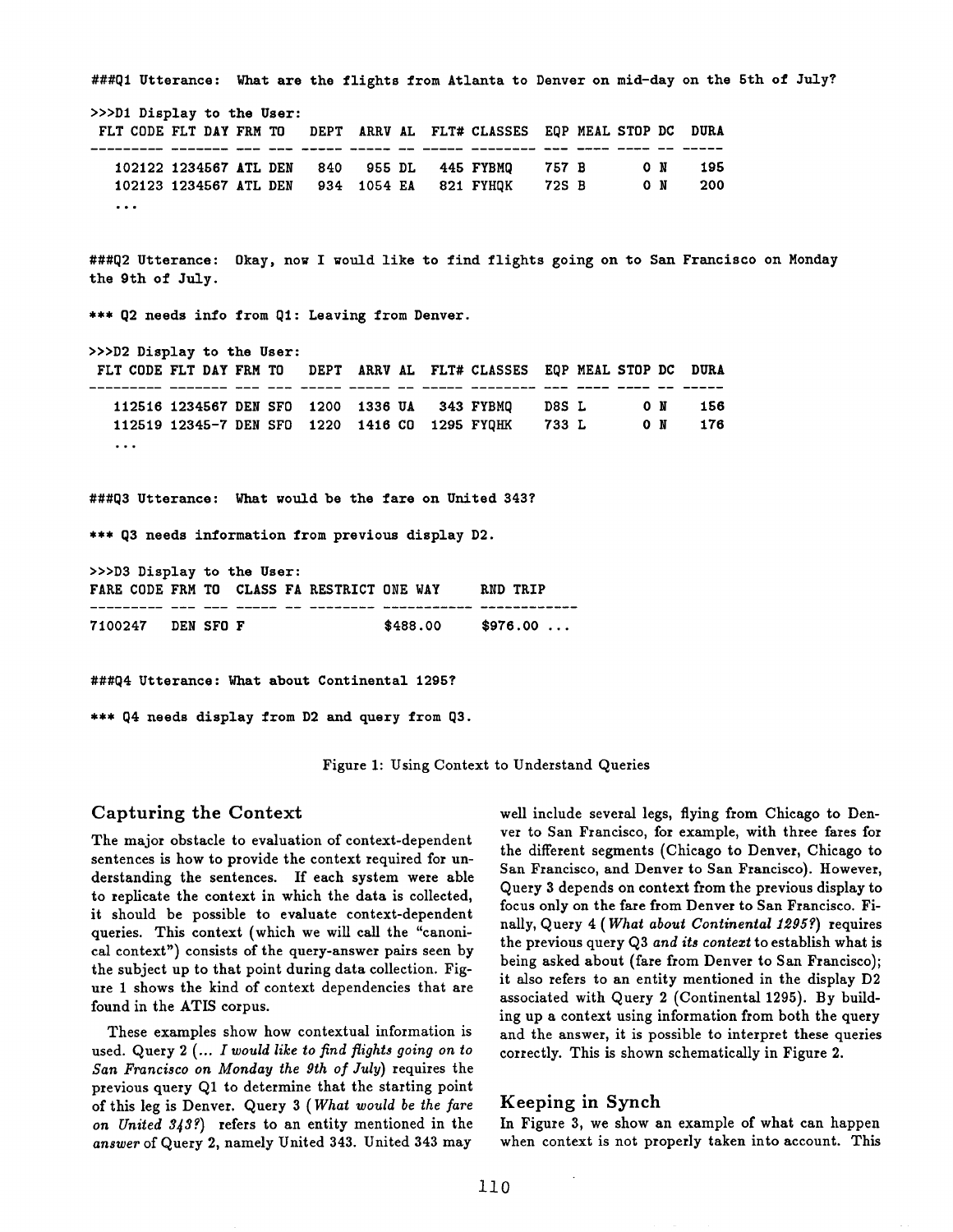

**PROCESSING THE USER QUERY** 

Figure 2: Current Handling of Context in PUNDIT

points out an additional difficulty in evaluating sentences dependent on context, namely the possibility of "getting out of synch". In this example, the system misprocesses the original request, saying that there are no flights from Atlanta to Denver leaving before 11. When the follow-up query asks *Show* me *the cheapest one,* there is an apparent incoherence, since there is no "cheapest" one in the empty set. However, if the canonical query/answer pairs are provided during evaluation, the system can "resynchronize" to the information originally displayed to the user and thus recognize that it should chose the cheapest flight from the set given in the canonical answer.

#### Providing the Canonical Context

The above examples illustrate what information is needed in order to understand queries in context. The next question is how to provide this "canonical context" (consisting of the query/answer pairs generated during data collection) for purposes of automated evaluation. Providing the set of queries is, of course, not a problem: this is exactly the set of input data.  $3$  Providing the canonical answers is more of a problem, because it requires each system to reproduce the answer displayed during data gathering. Since there is no agreement as to what constitutes the best way to display the data, requiring that each system reproduce the original display seems far too constraining. However, we can provide, for evaluation purposes, the display seen by the subject during data collection. The log file in the training data contains this information in human-readable form. It can be provided in more convenient form for automatic processing by representing the display as a list of lists, where the first element in the list is the set of column headings, and the remaining elements are the rows of data. This "canonical display format" is illustrated in Figure 4.

For evaluation, the canonical (transcribed) query and the canonical display would be furnished with each DISPLAY SHOWN TO **USER:** 

```
FLT CODE FLT DAY FRM TO DEPT
   102122 1234567 ATL DEN 840 ... 
   102123 1234567 ATL DEN 934 ... 
   **. 
CANONICAL DISPLAY 
( 
 ('FLT CODE' 'FLT DAY' 'FRM' 'TO' 'DEPT' 
 ( 102122 1234567 ATL DEN 840 
   ... 
) 
                                           \ldots)
                                          . . . )
```


query, to provide the full context to the system, allowing it to "resynchronize" at each step in the dialogue. 4 The system could then process the query (which creates any context associated with the query) and answer the query (producing the usual CAS output). It would then reset its context to the state before query processing and add the "canonical context" from the canonical query and from the canonical display, leaving the system with the appropriate context to handle the next query. This is illustrated in Figure 5.

This methodology allows the processing of an entire dialogue, even when the context may not be from the directly preceding query, but from a few queries back. At Unisys, we have already demonstrated the feasibility of substituting an "external" DB answer for the internally generated answer [3]. We currently treat the display (that is, the set ofDB tuples returned) as an entity available for reference, in order to capture answer/question dependencies, as illustrated in Figure 3.

<sup>30</sup>f course, if the input is **speech data, then the** system could misunderstand the speech data; therefore, to preserve synchronization as much as possible, **we propose that the** transcribed input be provided for evaluation of speech input.

<sup>&</sup>lt;sup>4</sup>There is still the possibility that the system misinterprets the query and then needs to use the query as context for a subsequent query. In this case, providing the answer may not help, unless there **is some redundancy between the** query and the answer.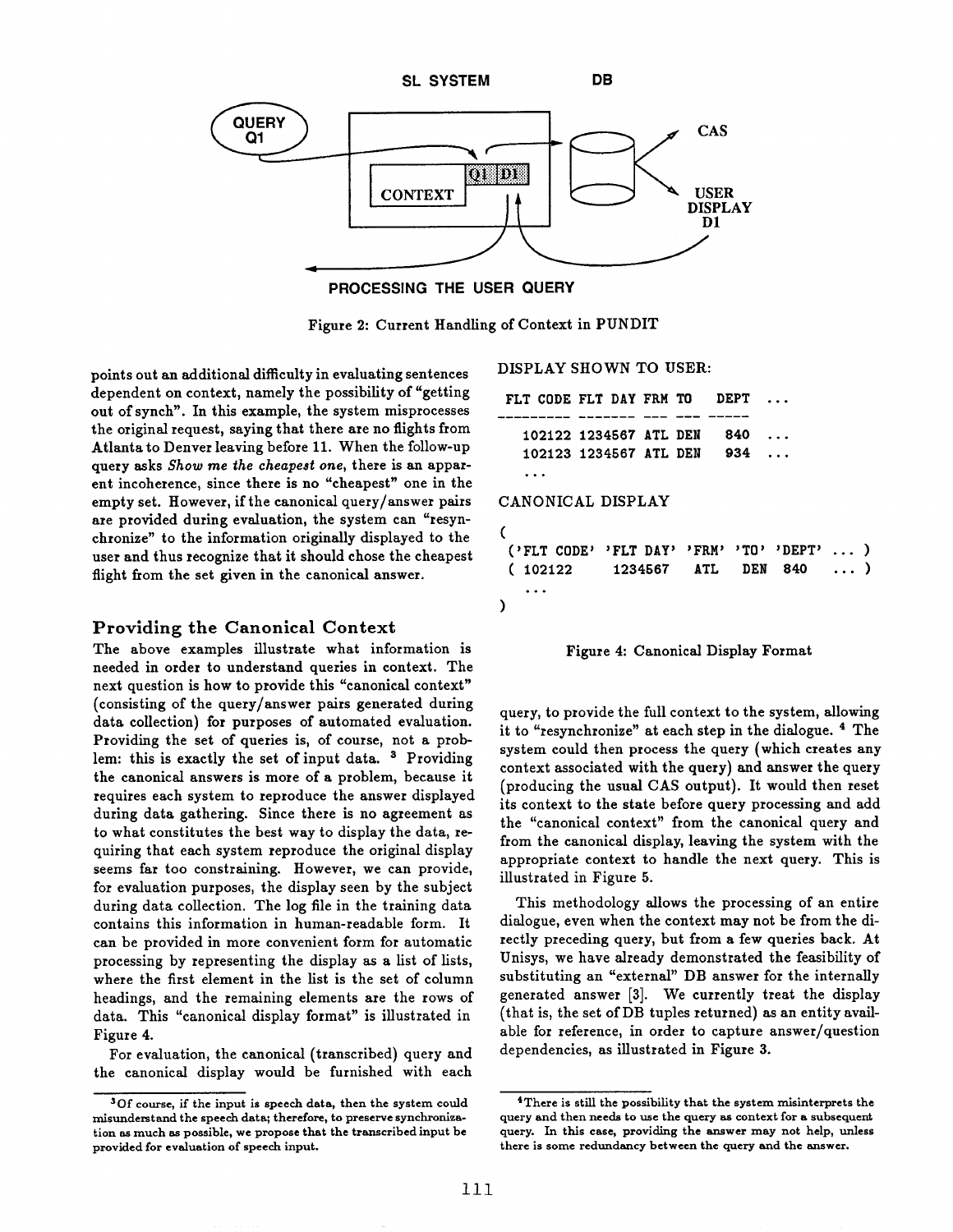**USER: Show me all flights from Atlanta to Denver leaving before 11.** 

**SYSTEM ANSWER (Wrong):** 

**NO INFORMATION SATISFIES YOUR REQUEST** 

#### **CORRECT ANSWER:**

| FLT CODE FLT DAY FRM TO DEPT ARRV AL FLT# CLASSES EQP MEAL STOP DC DURA |  |  |  |  |  |        |         |
|-------------------------------------------------------------------------|--|--|--|--|--|--------|---------|
|                                                                         |  |  |  |  |  |        |         |
| 102122 1234567 ATL DEN 840 955 DL 445 FYBMQ 757 S/B                     |  |  |  |  |  | ON 195 |         |
| 102123 1234567 ATL DEN 934 1054 EA 821 FYHOK 72S S/B                    |  |  |  |  |  |        | 0 N 200 |
| .                                                                       |  |  |  |  |  |        |         |

Follow-up **Query: USER: Show me the cheapest one.** 

*Synchronization lost; can regain with canonical display!* 

Figure 3: Example of Losing Synchronization

#### Ambiguous **Queries**

In addition to the suggestions for handling unanswerable queries and context-dependent queries, there seems to be an emerging consensus that ambiguous queries can be handled by allowing any of several possible answers to be counted as correct. The system would then be resynchronized as described above, to use the canonical answer furnished during data collection.

#### Evaluation Format

Taking the need for context into consideration and **the**  need to allow systems to resynchronize as much as possible, the proposed form of test input for each utterance in a dialogue is:

- INPUT during TESTING
	- Digitized speech
	- Canonical query for synchronization
	- Canonical display for synchronization
- OUTPUT during TESTING
	- Transcription
	- CAS (with UNANSWERABLE responses)

For evaluation, the system still outputs a transcription and an answer in CAS format; these are evaluated against the SNOR transcription and the reference answer in CAS, as is done now.

With each utterance, the system processes the utterance, then is allowed to "resynchronize" against the correct question-answer pair, provided as part of the evaluation input data before evaluating the next utterance.

## Is It Too Easy To Cheat?

One obvious drawback of this proposal is that it makes it extremely easy to cheat - the user is provided with the transcription *and* the database display. It is clearly easy to succumb to the temptation to look at the answer - but it is easy to look at the input sentences under the current system; only honesty prevents us from doing that. Providing a canonical display raises the possibility of deriving the correct answer by a simple reformatting of the canonical display. However, it would be easy to prevent this simple kind of cheating by inserting extra tuples or omitting a required tuple from the canonical display answer. This would make any answer derived from the display not compare correctly to the canonical answer. In short, the issue of cheating does not seem like an insurmountable obstacle: we are now largely on **the**  honor system, and if we wished to make it more difficult to cheat, it is not difficult to think of minor alterations that would protect the system from obvious mappings of input to correct answer.

## **Evaluating Whole Discourses**

There are several arguments in favor of moving beyond class A queries:

- Yield is increased from 60% to over 90%;
- Data categorization is easier (due to elimination of the context-removable class);
- Data validation is easier (no need to rerun contextremovable queries);
- Data from different data collection paradigms can be used by multiple sites;
- We address a realistic problem, not just an artificial subset.

This is particularly important in light of the results from the June evaluation. In general, systems performed in the 50-60% range on class A sentences. This means that the coverage of the data was in the 30-40% range.